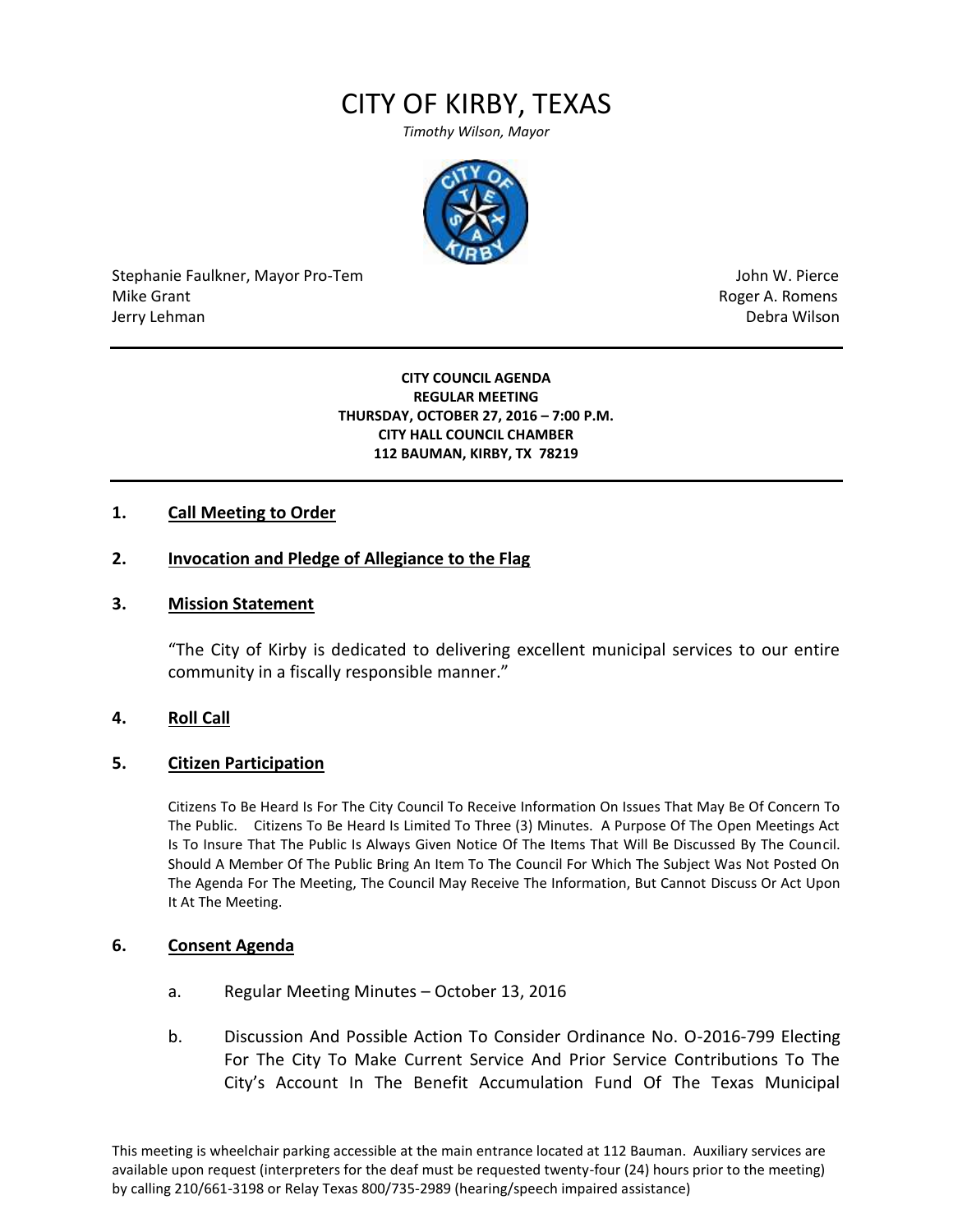Retirement System At The Actuarially Determined Rate Of Total Employee Compensation. This Is The Second Reading.

# 7. **Public Hearing**

a. Regarding Future Plans For Donated Property On Binz Engleman Road

# **8. Discussion And Possible Action**

- a. Discussion And Possible Action Regarding Future Plans For Donated Property On Binz Engleman Road
- b. Discussion And Possible Action To Appoint Members To The Beautification And Recycle Committee
- c. Discussion And Possible Action To Appoint Members To The Building and Standards Commission
- d. Discussion And Possible Action To Appoint Members To The Parks and Recreation Committee
- e. Discussion And Possible Action Regarding Established 2016-2017 Goals For The City Of Kirby
- f. Discussion And Possible Action Regarding Lowering The Speed Limit On Ackerman Road
- g. Discussion And Status Update On Vigilant License Plate Reader
- h. Consideration And Possible Action On Amending The Fiscal Year 2016-2017 Kirby Crime Control And Prevention District Budget
- i. Discussion And Possible Action Regarding Garage Sale Signs
- j. Discussion And Possible Action Regarding Water Storage Tanks
- k. Discussion And Possible Action On A Memorandum Of Agreement With The City Of San Antonio For A Municipal Boundary Adjustment
- l. Discussion And Possible Action On The Re-Appointment Of The Following Members Of The Kirby Crime Control And Prevention District: Mark Welch, Peter Kries, Jim Mini And Ken Thuleen, Beginning November 1, 2016